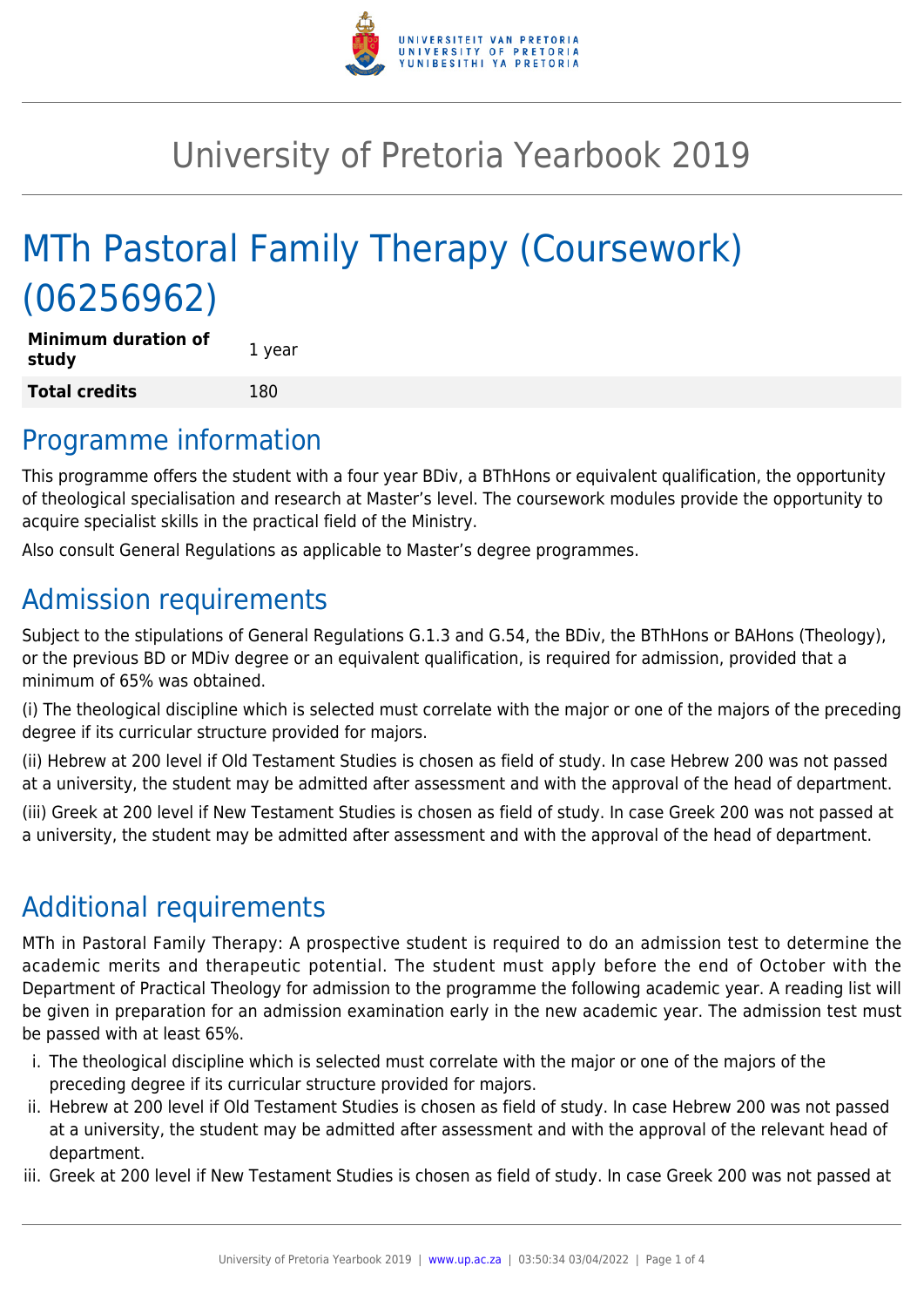

a university, the student may be admitted after assessment and with the approval of the relevant head of department.

## Examinations and pass requirements

A subminimum of 50% is required in the examination. At least 50% is required as a pass mark for the minidissertation or dissertation.

The stipulations of G.39.11 regarding pass requirements for dissertations apply with the necessary changes to mini-dissertations.

Mini-dissertations are evaluated and examined in accordance with the stipulations set out in a study guide, which is available on request from the various departments.

#### **Examination regulations applicable to all master's degrees in the faculty**

A master's degree is conferred on a student by virtue of an examination, or an examination and a dissertation, or an examination and a mini-dissertation, or a dissertation. Examinations may be written and/or oral. A percentage mark is given provided that the passmark is at least 50% and at least 75% as a pass with distinction.

### Research information

#### **Seminar work and mini-dissertation**

In the case of seminar work and a mini-dissertation, the proposed title must be submitted for approval to the Research Committee via the Supervisor and the relevant head of department before a student may commence with the writing of the mini-dissertation.

#### **Article for publication**

Unless Senate, on the recommendation of the supervisor, decides otherwise, a student, before or on submission of a dissertation, must submit at least one draft article for publication in a recognized academic journal and in the case of a thesis, must submit proof of submission of an article issued by an accredited journal, to the Head: Student Administration.

The draft or submitted article, as the case may be, should be based on the research that the student has conducted for the dissertation/thesis and be approved by the supervisor if the supervisor is not a co-author. The supervisor shall be responsible for ensuring that the paper is taken through all the processes of revision and resubmission, as may be necessary. Conferment of the degree may be made subject to compliance with the stipulations of this regulation.

### Pass with distinction

In order to pass with distinction, a weighted average (GPA) of at least 75% in the examination of the coursework and 75% for the mini-dissertation must be obtained.

### General information

### **Registration for postgraduate programmes**

### **1. Concurrent registration for a second postgraduate programme**

No student is allowed to register for more than one postgraduate programme concurrently, except where the student's academic record warrants it and with the Dean's approval. Continuation of study for the second postgraduate programme will be subject to favourable progress reported by the heads of department in the Faculty of Theology. However, no student will be allowed to participate in examinations for a second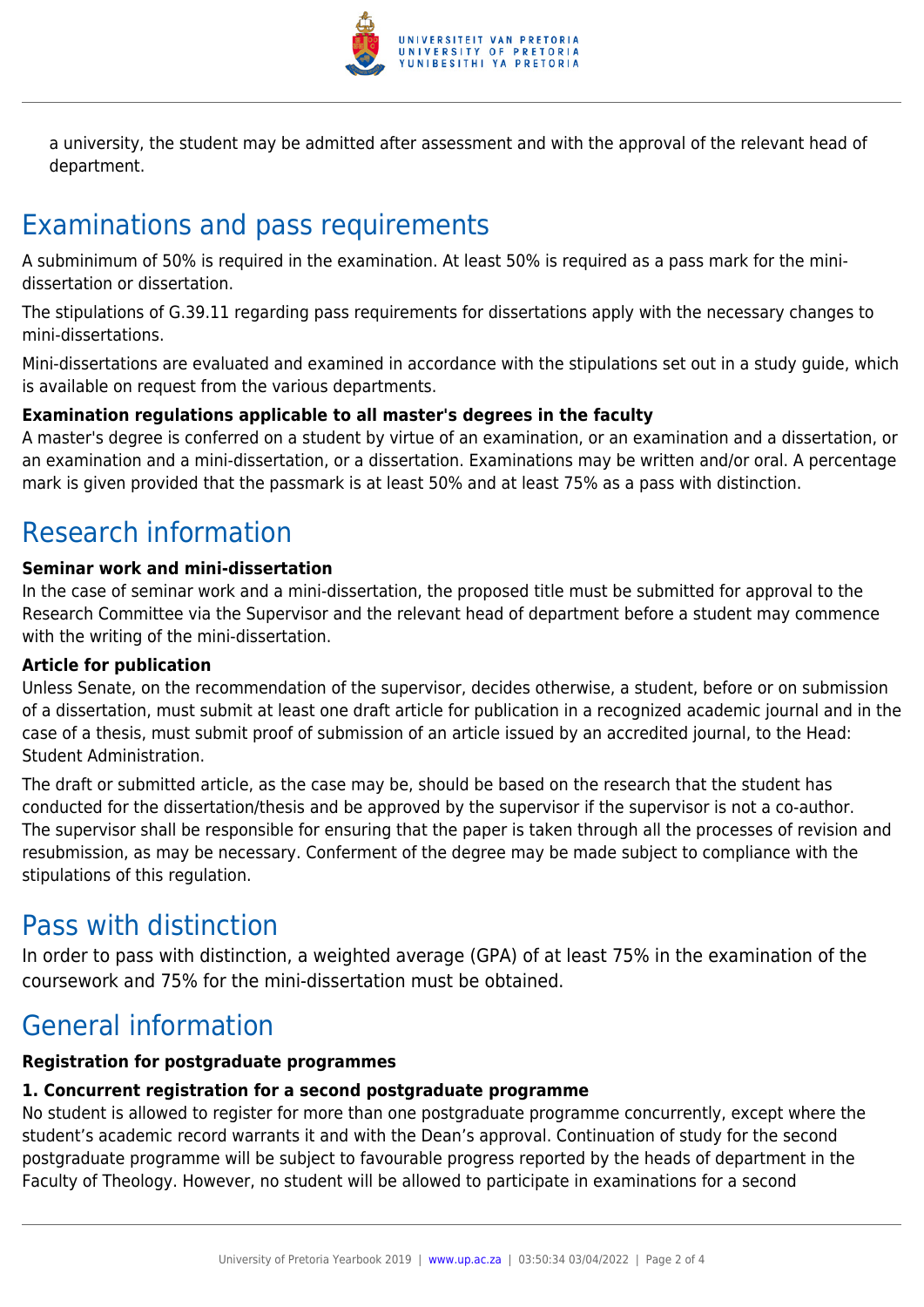

postgraduate programme in another faculty during the examinations of the Faculty of Theology.

#### **2. Renewal of registration**

Students of the University are registered for one year of study. After an academic year has expired, students wishing to continue their studies at the University must renew their registration and pay such fees for renewal of registration as prescribed.

No interruption may occur in a postgraduate student's registration for a postgraduate study programme. Should a student interrupt his/her studies, such a student will upon re-registration be liable for the full fees applicable to the degree programme.

If a student interrupts registration for the postgraduate programme and it is not renewed within four years of the first registration, the credits obtained will no longer be valid. The student should repeat the modules already passed.

A student for an honours degree must complete his or her studies within two years. Under special circumstances, the Dean, on the recommendation of the relevant head of department, may give approval for a limited fixed extension of this period.

A master's degree is conferred on a student only if at least one year has expired after obtaining the qualifications required for master's study.

A doctorate is conferred on a student only if at least 12 months since registration for the doctorate at this University have expired. Subject to other faculty regulations, a student for a doctorate must complete his or her studies within three years after first registering for the degree. Under special circumstances, the Dean, on the recommendation of the relevant head of department, may give approval for a limited fixed extension of this period.